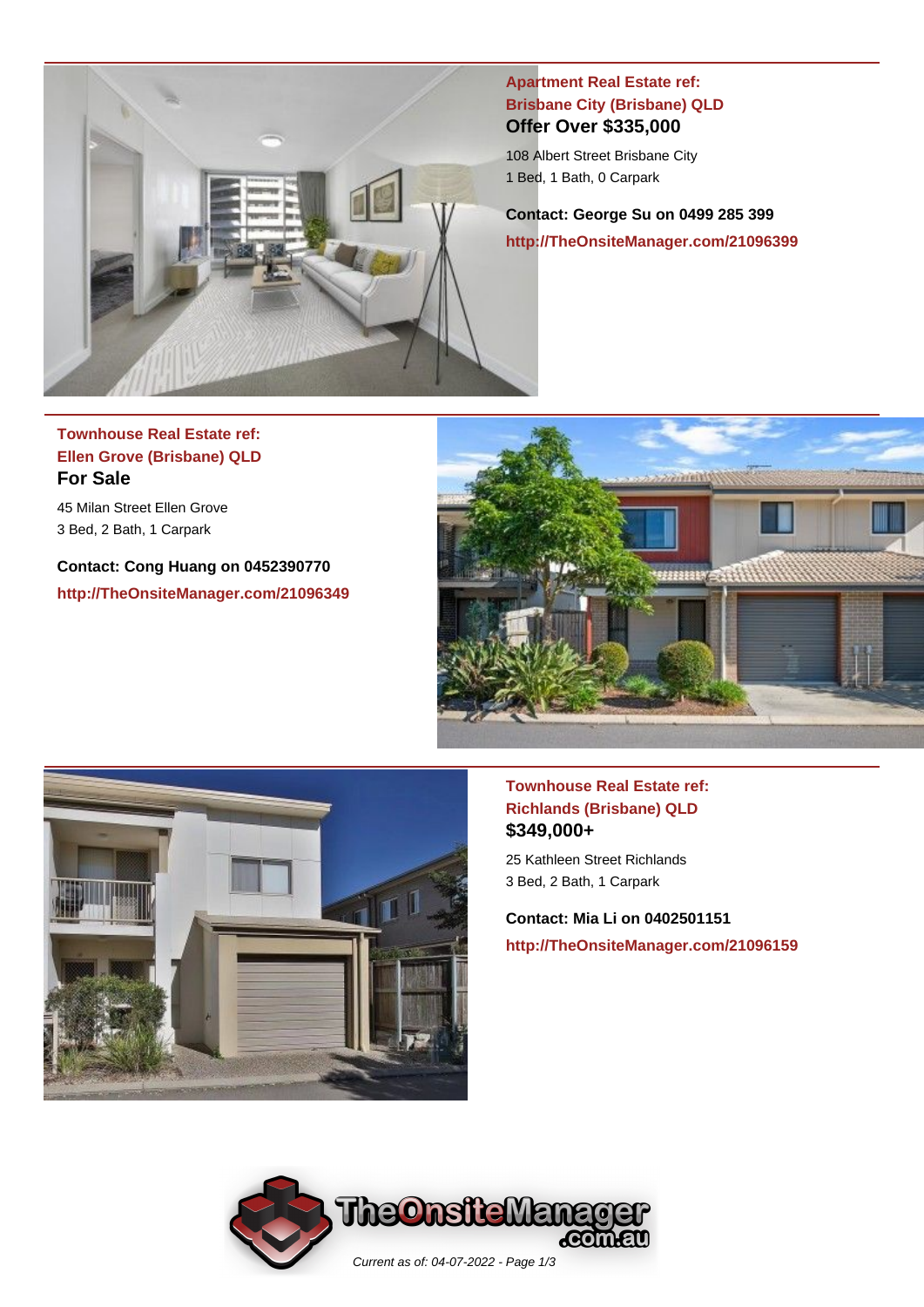#### **Townhouse Real Estate ref: Richlands (Brisbane) QLD Just listed**

25 Kathleen Street Richlands 3 Bed, 2 Bath, 1 Carpark

**Contact: Mia Li on 0402501151 http://TheOnsiteManager.com/21096156**

#### **Apartment Real Estate ref: Fortitude Valley (Brisbane) QLD FOR SALE NOW**

108 Malt Street Fortitude Valley 1 Bed, 1 Bath, 1 Carpark

**Contact: jimmy shaw on 0432431361 http://TheOnsiteManager.com/21096026**





### **Townhouse Real Estate ref: Bethania (Brisbane) QLD \$339,000 Plus**

57 Station Road Bethania 2 Bed, 2 Bath, 2 Carpark

**Contact: Thomas Wu on 0413681328 http://TheOnsiteManager.com/21095840**